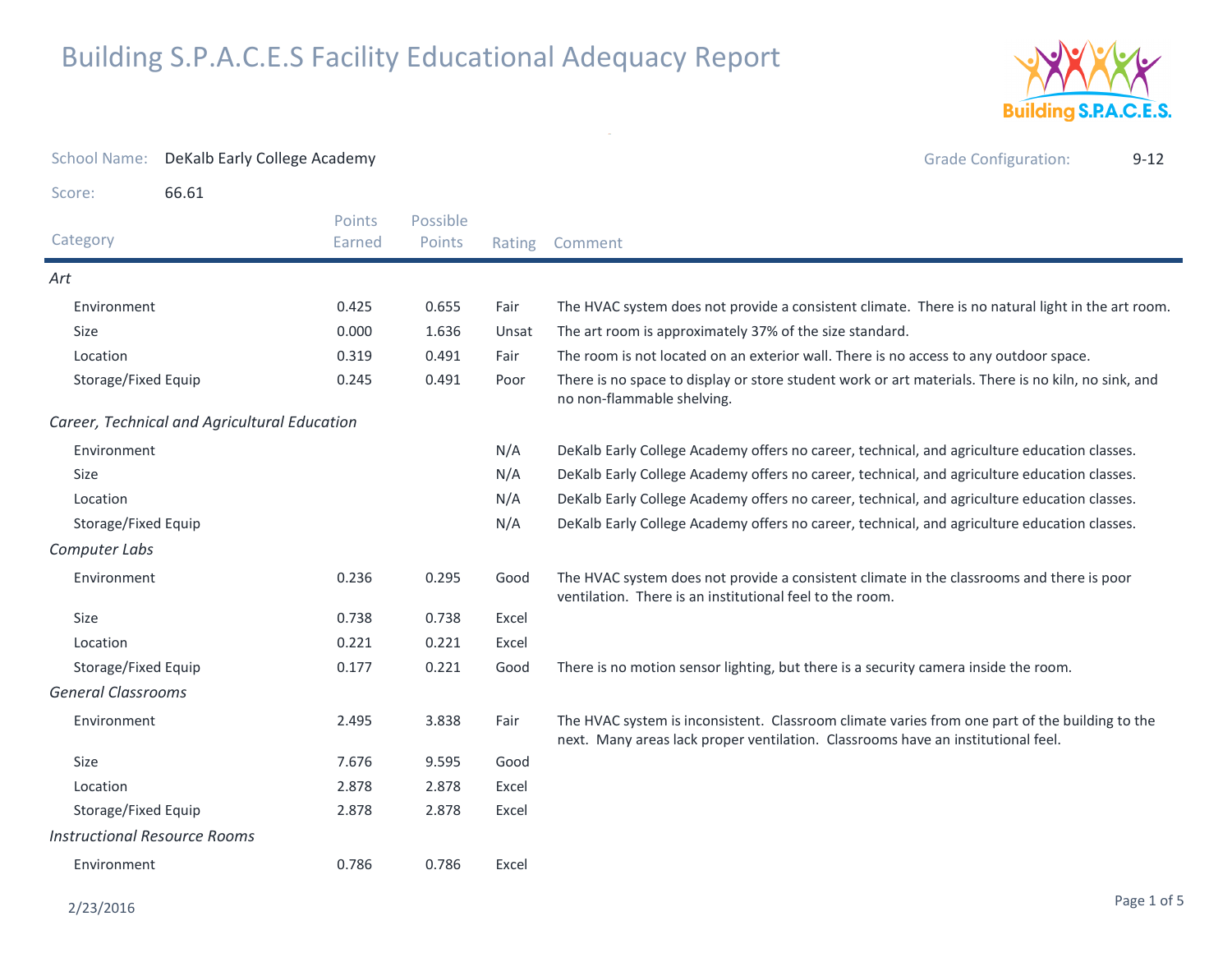

| <b>School Name:</b>                 | DeKalb Early College Academy |                  |                    |        | <b>Grade Configuration:</b><br>$9 - 12$                                                                                                                                                                                                             |
|-------------------------------------|------------------------------|------------------|--------------------|--------|-----------------------------------------------------------------------------------------------------------------------------------------------------------------------------------------------------------------------------------------------------|
| Score:                              | 66.61                        |                  |                    |        |                                                                                                                                                                                                                                                     |
| Category                            |                              | Points<br>Earned | Possible<br>Points | Rating | Comment                                                                                                                                                                                                                                             |
| <b>Instructional Resource Rooms</b> |                              |                  |                    |        |                                                                                                                                                                                                                                                     |
| Size                                |                              | 1.572            | 1.965              | Good   | All instructional resource spaces are used for working with individual students and small groups,<br>and thus are assessed for size accordingly.                                                                                                    |
| Location                            |                              | 0.590            | 0.590              | Excel  |                                                                                                                                                                                                                                                     |
| Storage/Fixed Equip                 |                              | 0.590            | 0.590              | Excel  |                                                                                                                                                                                                                                                     |
| <b>Learning Environment</b>         |                              |                  |                    |        |                                                                                                                                                                                                                                                     |
| Learning Style Variety              |                              | 3.936            | 4.920              | Good   |                                                                                                                                                                                                                                                     |
| <b>Interior Environment</b>         |                              | 1.279            | 1.968              | Fair   | The HVAC system does not provide a consistent climate throughout the building. There are<br>areas that have extremes in temperature. There is no natural light in any part of the building.<br>Overall, there is an institutional feel to the site. |
| <b>Exterior Environment</b>         |                              | 1.181            | 1.476              | Good   | There are no outdoor learning spaces or social gathering areas.                                                                                                                                                                                     |
| Environment                         |                              | 0.664            | 0.830              | Good   | The room configuration doe snot support flexible work spaces for students.                                                                                                                                                                          |
| <b>Media Center</b>                 |                              |                  |                    |        |                                                                                                                                                                                                                                                     |
| Size                                |                              | 0.000            | 2.074              | Unsat  | The media center is approximately 39% of the size standard.                                                                                                                                                                                         |
| Location                            |                              | 0.622            | 0.622              | Excel  |                                                                                                                                                                                                                                                     |
| Storage/Fixed Equip                 |                              | 0.405            | 0.622              | Fair   | There is inadequate storage space.                                                                                                                                                                                                                  |
| Music                               |                              |                  |                    |        |                                                                                                                                                                                                                                                     |
| Environment                         |                              | 0.380            | 0.584              | Fair   | The music room was designed as a general classroom and does not support music instruction.                                                                                                                                                          |
| Size                                |                              | 0.000            | 1.461              | Unsat  | The music room is approximately 37% of the size standard.                                                                                                                                                                                           |
| Location                            |                              | 0.351            | 0.438              | Good   |                                                                                                                                                                                                                                                     |
| Storage/Fixed Equip                 |                              | 0.219            | 0.438              | Poor   | There is insufficient storage for instruments and other instructional material. There is no<br>conducting podium, acoustical wall coverings, sink, drinking fountain, or program office.                                                            |
| Performing Arts                     |                              |                  |                    |        |                                                                                                                                                                                                                                                     |
| Environment                         |                              | 0.000            | 0.315              | Unsat  | DeKalb Early College Academy offers no performing arts program / courses.                                                                                                                                                                           |
| Size                                |                              | 0.000            | 0.789              | Unsat  | DeKalb Early College Academy offers no performing arts program /courses.                                                                                                                                                                            |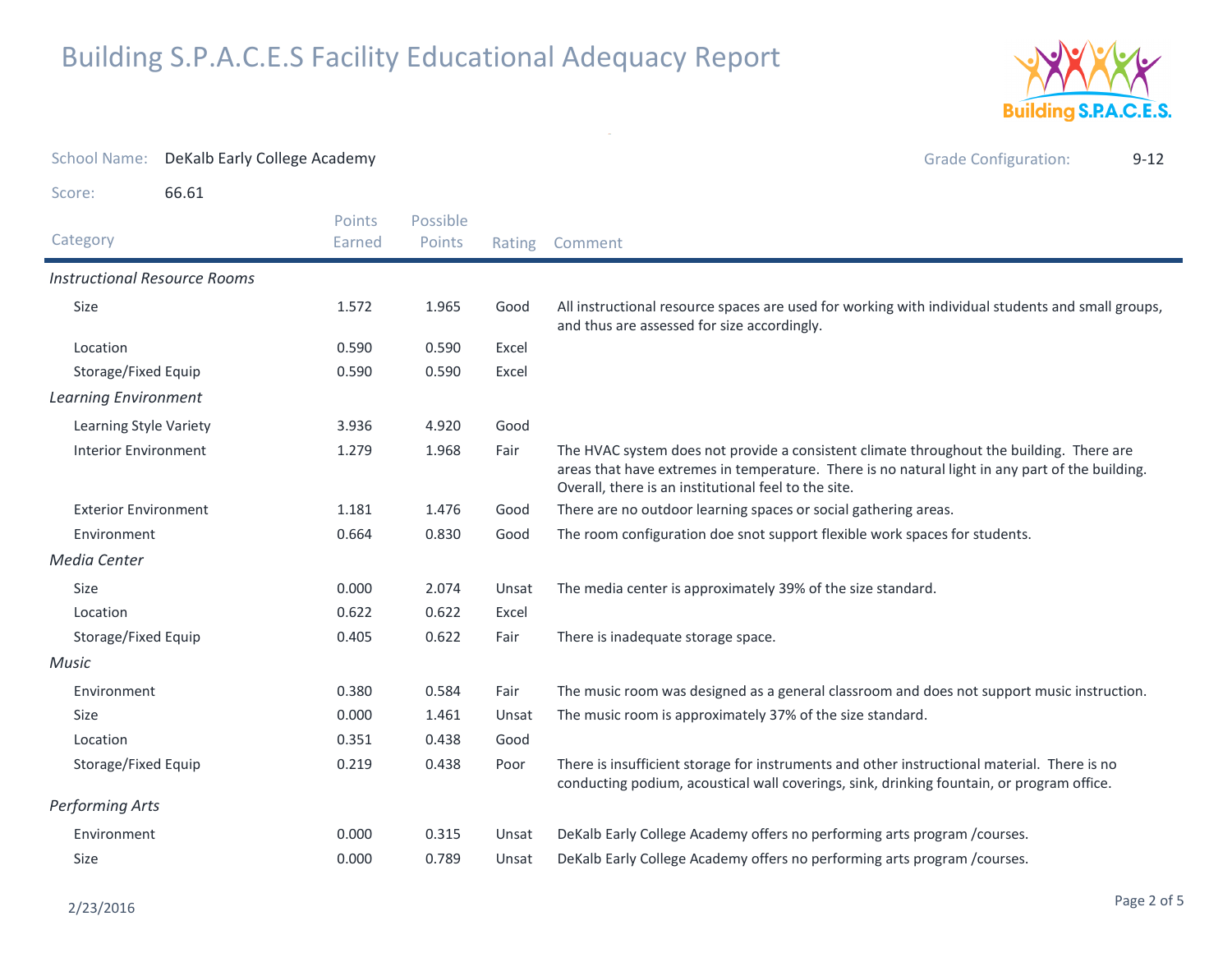

| <b>School Name:</b>             | DeKalb Early College Academy     |                  |                                             |        | <b>Grade Configuration:</b><br>$9 - 12$                                                |
|---------------------------------|----------------------------------|------------------|---------------------------------------------|--------|----------------------------------------------------------------------------------------|
| Score:                          | 66.61                            |                  |                                             |        |                                                                                        |
| Category                        |                                  | Points<br>Earned | Possible<br>Points                          | Rating | Comment                                                                                |
| <b>Performing Arts</b>          |                                  |                  |                                             |        |                                                                                        |
| Location                        |                                  | 0.000            | 0.237                                       | Unsat  | DeKalb Early College Academy offers no performing arts program / courses.              |
| Storage/Fixed Equip             |                                  | 0.000            | 0.237                                       | Unsat  | DeKalb Early College Academy offers no performing arts program / courses.              |
| <b>Physical Education</b>       |                                  |                  |                                             |        |                                                                                        |
| Environment                     |                                  | 2.362            | 2.362                                       | Excel  |                                                                                        |
| <b>Size</b>                     |                                  | 0.000            | 5.905                                       | Unsat  | The size of the gymnasium area is approximately 16% of the size standard.              |
| Location                        |                                  | 1.771            | 1.771                                       | Excel  |                                                                                        |
| Storage/Fixed Equip             |                                  | 1.417            | 1.771                                       | Good   | There is only one backboard.                                                           |
| <b>Science</b>                  |                                  |                  |                                             |        |                                                                                        |
| Environment                     |                                  | 0.653            | 0.817                                       | Good   | There is no natural light. There is an institutional feel to the science labs.         |
| <b>Size</b>                     |                                  | 2.041            | 2.041                                       | Excel  |                                                                                        |
| Location                        |                                  | 0.612            | 0.612                                       | Excel  |                                                                                        |
| Storage/Fixed Equip             |                                  | 0.490            | 0.612                                       | Good   |                                                                                        |
|                                 | Self-Contained Special Education |                  |                                             |        |                                                                                        |
| Environment                     |                                  | 0.000            | 0.524                                       | Unsat  | DeKalb Early College Academy does not have a self-contained special education program. |
| Size                            |                                  | 0.000            | 1.310                                       | Unsat  | DeKalb Early College Academy does not have a self-contained special education program. |
| Location                        |                                  | 0.000            | 0.393                                       | Unsat  | DeKalb Early College Academy does not have a self-contained special education program. |
| Storage/Fixed Equip             |                                  | 0.000            | 0.393                                       | Unsat  | DeKalb Early College Academy does not have a self-contained special education program. |
| <b>Non-Instructional Spaces</b> |                                  |                  |                                             |        |                                                                                        |
| Administration                  |                                  | 2.568            | 2.568                                       | Excel  |                                                                                        |
| Cafeteria                       |                                  | 3.936            | 3.936                                       | Excel  |                                                                                        |
| Food Service and Prep           |                                  | 5.025            | 5.025                                       | Excel  |                                                                                        |
| Clinic<br>0.000<br>0.234        |                                  | Unsat            | DeKalb Early College Academy has no clinic. |        |                                                                                        |
| Counseling                      |                                  | 0.596            | 0.745                                       | Good   |                                                                                        |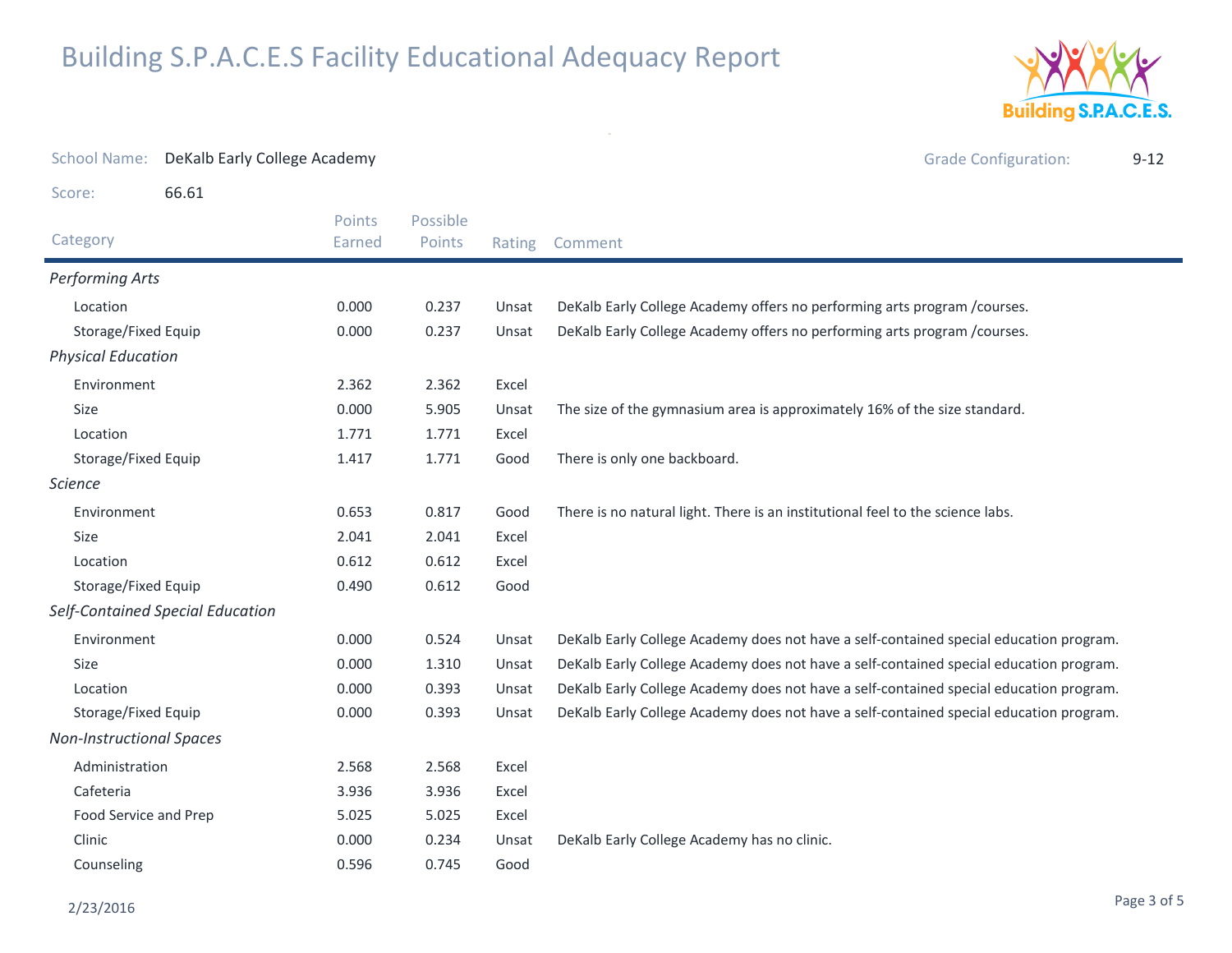

| <b>School Name:</b>                | DeKalb Early College Academy     |                  |                    |       | <b>Grade Configuration:</b><br>$9 - 12$                                                                                                                                                                                                                                                                                                                                      |
|------------------------------------|----------------------------------|------------------|--------------------|-------|------------------------------------------------------------------------------------------------------------------------------------------------------------------------------------------------------------------------------------------------------------------------------------------------------------------------------------------------------------------------------|
| Score:                             | 66.61                            |                  |                    |       |                                                                                                                                                                                                                                                                                                                                                                              |
| Category                           |                                  | Points<br>Earned | Possible<br>Points |       | Rating Comment                                                                                                                                                                                                                                                                                                                                                               |
| <b>Non-Instructional Spaces</b>    |                                  |                  |                    |       |                                                                                                                                                                                                                                                                                                                                                                              |
|                                    | <b>Custodial and Maintenance</b> | 0.492            | 0.492              | Excel |                                                                                                                                                                                                                                                                                                                                                                              |
| <b>Student Restrooms</b>           |                                  | 0.898            | 0.898              | Excel |                                                                                                                                                                                                                                                                                                                                                                              |
|                                    | Faculty Work Space and Toilets   | 0.701            | 0.701              | Excel |                                                                                                                                                                                                                                                                                                                                                                              |
| <b>Outside Spaces</b>              |                                  |                  |                    |       |                                                                                                                                                                                                                                                                                                                                                                              |
| <b>Vehicular Traffic</b>           |                                  | 0.492            | 0.984              | Poor  | The district uses parking areas surrounding the school as a bus lot. This causes significant<br>congestion at certain parts of the day. The building that houses this school is also home to<br>another school and many district offices, so there is a great deal of traffic flowing through the<br>parking lot.                                                            |
| <b>Pedestrian Traffic</b>          |                                  | 0.482            | 0.964              | Poor  | There is no paved walkway beyond the front entrance. Many students use public transportation<br>to travel to and from the school and here is no walkway from the school to the bus stop at the<br>street. Pedestrians are walking in a congested vehicular area. Visitors, staff, and students must<br>walk across the traffic lane in order to enter and exit the building. |
| Parking                            |                                  | 1.349            | 2.075              | Fair  | There is no signage or markings that indicate designated parking areas for students, staff, or<br>visitors.                                                                                                                                                                                                                                                                  |
| Athletic Fields and Facilities     |                                  | 0.000            | 2.721              | Unsat | There are no athletic fields or outdoor athletic areas for this school. The parking lot is used by<br>physical education classes. This area is now being used as a bus lot creating a safety issue due to<br>the buses flowing in and out of the same area.                                                                                                                  |
| Safety and Security                |                                  |                  |                    |       |                                                                                                                                                                                                                                                                                                                                                                              |
| Fencing                            |                                  | 0.000            | 0.833              | Unsat | There is no fencing surrounding the perimeter of the building.                                                                                                                                                                                                                                                                                                               |
| Signage & Way Finding              |                                  | 0.640            | 0.984              | Fair  | The outdoor signage needs improvement.                                                                                                                                                                                                                                                                                                                                       |
| Ease of Supervision                |                                  | 1.476            | 2.952              | Poor  | There is no camera security in the parking area or other perimeters of the building.                                                                                                                                                                                                                                                                                         |
| <b>Controlled Entrances</b>        |                                  | 0.246            | 0.492              | Poor  | There is no security vestibule and no card or camera entry system.                                                                                                                                                                                                                                                                                                           |
| <b>Technology Readiness</b>        |                                  |                  |                    |       |                                                                                                                                                                                                                                                                                                                                                                              |
| IDF & MDF Environment              |                                  | 1.500            | 1.500              | Good  |                                                                                                                                                                                                                                                                                                                                                                              |
| <b>Electrical Power</b>            |                                  | 0.500            | 1.000              | Fair  | Some classrooms and office areas lack sufficient power outlets to accommodate needs.                                                                                                                                                                                                                                                                                         |
| Equity of Access, Wireless & Drops |                                  | 1.000            | 1.000              | Good  |                                                                                                                                                                                                                                                                                                                                                                              |